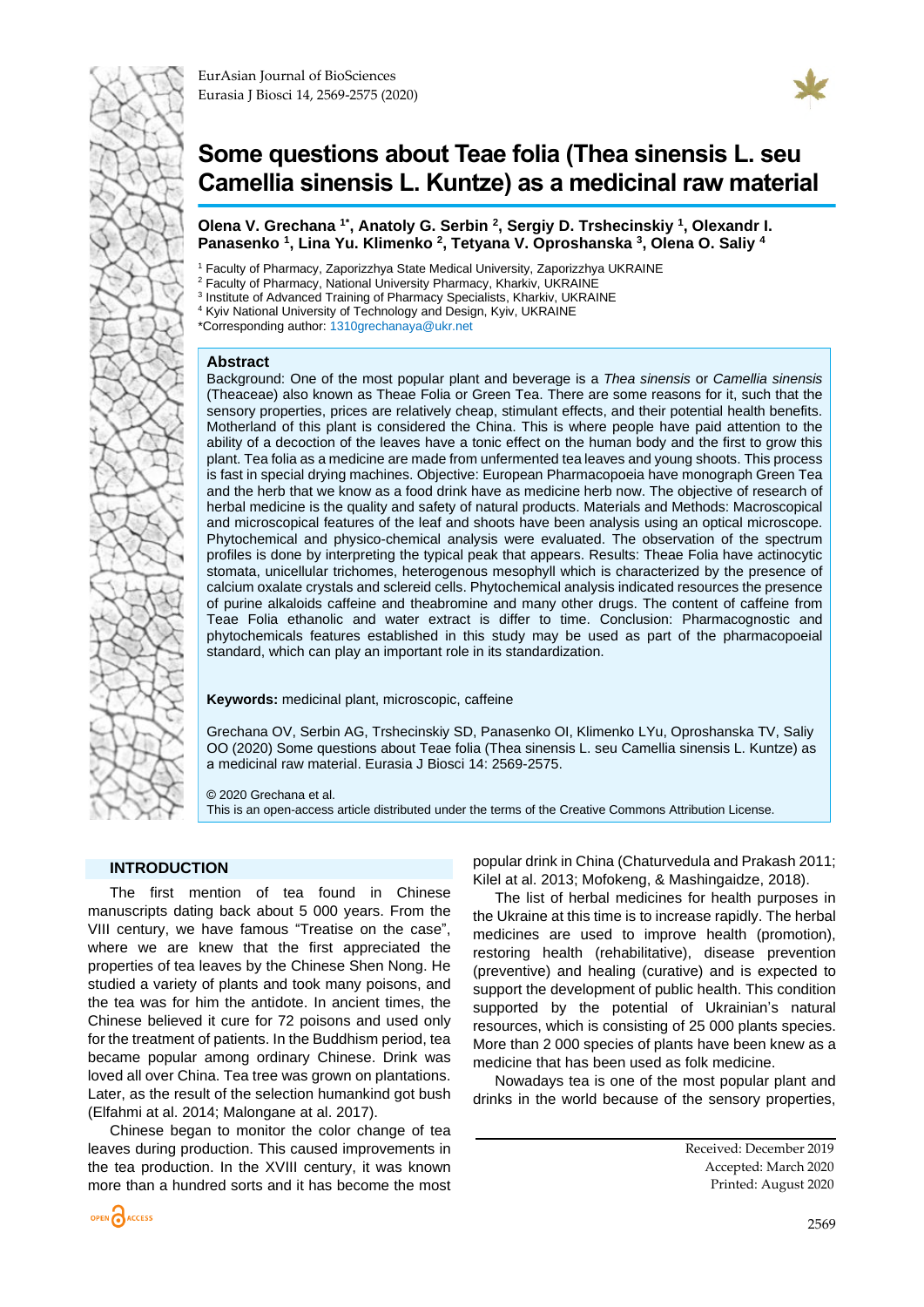

**Fig. 1.** The structure of purine alkaloids (caffeine, theophylline, theobromine)

prices are relatively cheap, the stimulant effects and their potential health benefits. Tea or also known as *Thea sinensis* L. seu *Camellia sinensis* L. Kuntze belongs to the family Teaceae (Camelliaceae), including more than 45 varieties. Of these, only two species are widely cultivated commercially - subtropical Chinese and tropical Indian.

The lead role is assigned the oxidative processes intensivity of the processing of raw materials due to which different types of tea are obtained from the same raw materials: unfermented (white and green), semifermented (oolong), and fermented (black tea). There is produced more black tea (70%), green - 25%, other varieties of tea account about 5%. Green tea leaf is taken from the young shoots, tea leaves and buds. It has a simplest process by withering and drying.

Tea (*Camellia sinensis* L.) is very diverse plant in terms of chemical composition. It's contined about 2 000 chemical components (N.B.: the chemical composition freshly picked green tea leaf and dry tea is not the same). In dry tea is had more complex chemical composition, because it has processing. Given that the tea comes in the human body in the drink form, great importance is the chemical composition of water and ethanol tea extracts.

Despite the long history of tea investigation and its widespread use (Alcazar at al. 2007; Dias at al. 2013), the chemical composition tea is not fully understood, but existing data sometimes are contradictory. The tea leaf has three main phytochemical groups:

- 1. Purine alkaloids caffeine, theophylline, theobromine;
- 2. Flavonoids. The most significant are: catechin, epicatechin, gallocatechin, epigallocatechin, etc; 3. Tannins. Predominate catechin dimers.

Alkaloids are nitrogen-containing heterocyclic compounds with high functional activity. There are three main compounds from tea alkaloids: caffeine, theobromine and theophylline (**Fig. 1**). Tea contains more caffeine than coffee or cocoa, but it effect is softer and it is an important component of tea, comprising 3 - 5% of the total weight. This is due to associated tea caffeine with tannin (theine or caffeine tannate). Theine gives a bitterness to tea, tonic effect on the organism, improves mental performance, increases activity, and stimulates cardiovascular and central nervous system work (Ahmed at al. 2019).

In addition, tea is showed antiseptic and antioxidant properties and various types of bioactivity (Unachukwu at al. 2010; Ekayanti at al. 2017). The antioxidant properties can prevent free radicals and inhibit oxidative stress and inflammation (Mahmood at al. 2010; Elya at al. 2015) Oxidative stress and inflammation associated with various diseases including obesity disease, dyslipidemia, diabetes, cardiovascular, neurodegenerative and cancer (Wang at al. 2011).

The studies are reported that ethanol extract of tea has antidiabetic activity by inhibition of alpha-amylase enzyme activity, alpha-glycosidase and dipeptidyl peptidase IV in vitro (Gondoin at al. 2010; Wang at al. 2011; Yang at al. 2016).

That why it is necessary to develop and further study tea leaves.

The objective of research and development of herbal medicine is to improve the quality and safety of natural products. Therefore, it is necessary to standardize raw materials and extracts to maintain the uniformity of quality, safety and efficacy (Grechana 2015; Ekayanti at al. 2017). Raw material quality parameters include moisture content, ash content, acid insoluble ash, water soluble extract content, content of ethanol soluble extract and concentration of substances identity. It also conducted organoleptic, microscopic, macroscopic, chemical content identification, fingerprint profiles, and contamination analysis (Mourya at al. 2019; European Pharmacopoeia 9th Edition).

### **SUBJECTS, MATERIALS AND METHODS**

### **Objects**

*Tea sinensis* L. *(Camellia sinensis* L. Kuntze*)* are not growing in Ukrainian territory. We took the raw materials from the Ukrainian manufacture «Ліктрави» Zhitomir, Ukraine. Fresh plant we obtained from the Botany Children Park, Zaporizzhya, Ukraine. Tea leaves were sorted, collected, and then dried under sunlight. Furthermore, the tea leaves are withered with a dryer.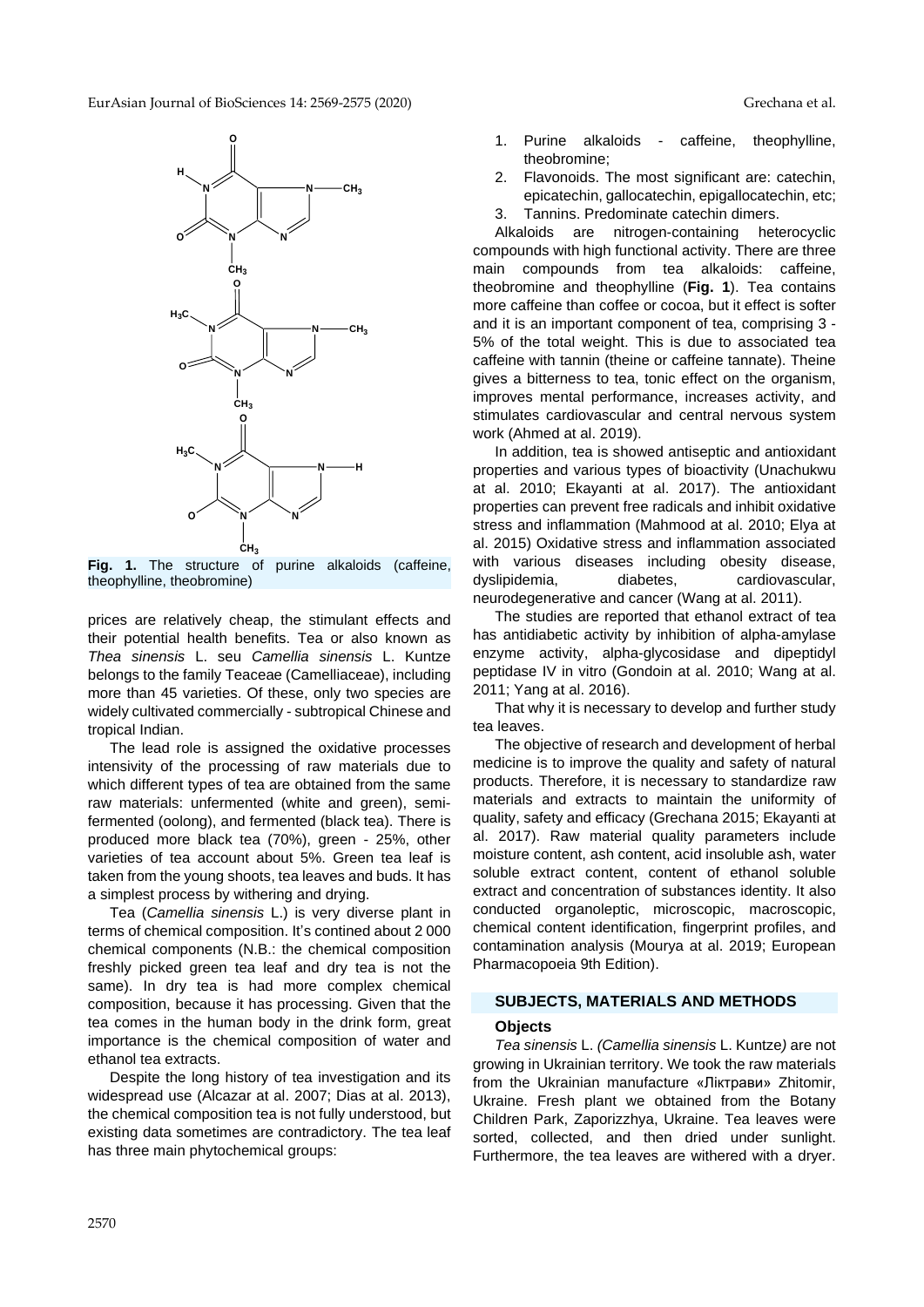The green tea leaves powder is made by grinding dried green tea leaves by using a grinder.

#### **Micropreparation**

Micropreparations for the study of the stem and leaf blade anatomical structure were prepared from freshly picked and after that fixed in mixture alcohol-glycerolwater (1: 1: 1 v/v) or from dried and then soaked the same mixture raw materials.

#### **Methods of evaluation**

Identification of raw materials is conducted by observation of organoleptic, macroscopic and microscopic identification. Macroscopic identification of green tea leaves was observed based on the length and width of leaves, color and description of the leaves and stems. Leaf color was identified before and after the drying process by using a light Microscope «БІОЛАМ ЛОМО» (Russia). Microscopic identification is done by using cut crosswise and lengthwise of leaf, petiole and stem and dried powder green tea leaves. A microscope was used for magnification 80, 120, 160, 400, 600 and 800 times. The obtained data were recorded by a digital camera «OLYMPUS SH - 21». Photos were processed using the «Adobe Photoshop CS3» computer software.

#### **Drug preparation**

Ground tea (1.000 g) was extracted with boiling water (50 ml) in a 250-ml conical, flat-bottomed laboratory flask with a narrow neck. After each periods (10, 20, 30 min and 1 day) the extracts were filtered. These extracts were analyzed through GC-MS for identification of phytocompounds.

An Agilent 7890B gas chromatograph equipped with a mass-spectrometric detector 5977B, a glass column DB-5ms (30 m x 250 mcm x 0.25 mcm) and injection cooling system Gerstel CIS 4 was used. The operating conditions of the instrument were as follows: oven temperature, 200°C; injector temperature, 230°C; detector temperature, 150°C; carrier gas (helium) flowrate, 1.3 ml/min; injection volume, 0,5mcl.

#### **Data Processing**

The NIST data bank, database NIST 14 library was utilized for figuring out name, molecular weight and structure of the test materials components. The relative percentage amount of each component was calculated by comparing its average peak area to the total areas.

### **RESULTS**

The characterization of organoleptic observation is including shape, smell, color and taste of *Camellia sinensis* L. Kuntze leaves. Color was determined in daylight. The smell was established by rubbing the leaf between the fingers. The taste was determined in dry raw materials and its infusion. Green tea has a distinctive aroma and astringent taste as same as the other tea.



**Fig. 2.** The observation of upper leaf epidermis (magnituding (40х15) by 600 times)

The macroscopic examination of the leaf is consisted of botanicals characteristic observation, such as shape and size of the leaf blade, shape and length of the petiole, nature of the nervation and extremity of the leaf, pubescence, and presence of secretors cells. The dimensions of the leaf plate was studied using a ruler.

The microscopic examination was carried out with Csection observation of leaf and stem or specific part fragments of tea powder. The purpose of this observation is to examine specific parts contained in the organs of plants used.

Macroscopic characteristic of *Thea sinensis* L. (*Camellia sinensis* (L.) Kuntze) showed that the leaves are glossy dark green, alternate, short-petiole, coriaceous, lanceolate or elongated-ovate, and roughly serrate. The leaf blade is 6-18 cm long, 2-6 cm wide, short-stemmed, alternate arrangement, stiff leaves, elongated ellipse-shape with finely toothed edges, and pinnately netted venation. Mature leaves are bright green colored, smooth, and leathery. The underside of young leaves is covering of short downy hair and appears silver. Young leaves *Camellia sinensis* (L.) Kuntze rolled up, oval, with a length of 1.5-3 cm, diameter 1-2 mm.

The cells of the upper (**Fig. 2**) and lower leaves epidermis (**Fig. 3**) are thickened-membrane and parenchymal.

Upper epidermal cells are large, with undulating walls, withaut any trichomes. The lower epidermis cells are larger than those of the upper surface, with slightly undulating walls (**Fig. 3**). Stomatas on the upper epidermis are absent, on the lower epidermis they are very frequent (**Fig. 3**), surrounded by 3 (very rarely by 4) round-stomata cells, which tangentially-elongated and samed size. They're locating radially around to the stomata (**Fig. 3**). The shape and size of the stomata cells are different from the basal epidermа cells. The type of stomata apparatus is actinocytic (**Fig. 3**). The pubescence is represented by simple long unicellular hairs on the lower epidermis and it is absent on the upper epidermis (**Fig. 4**).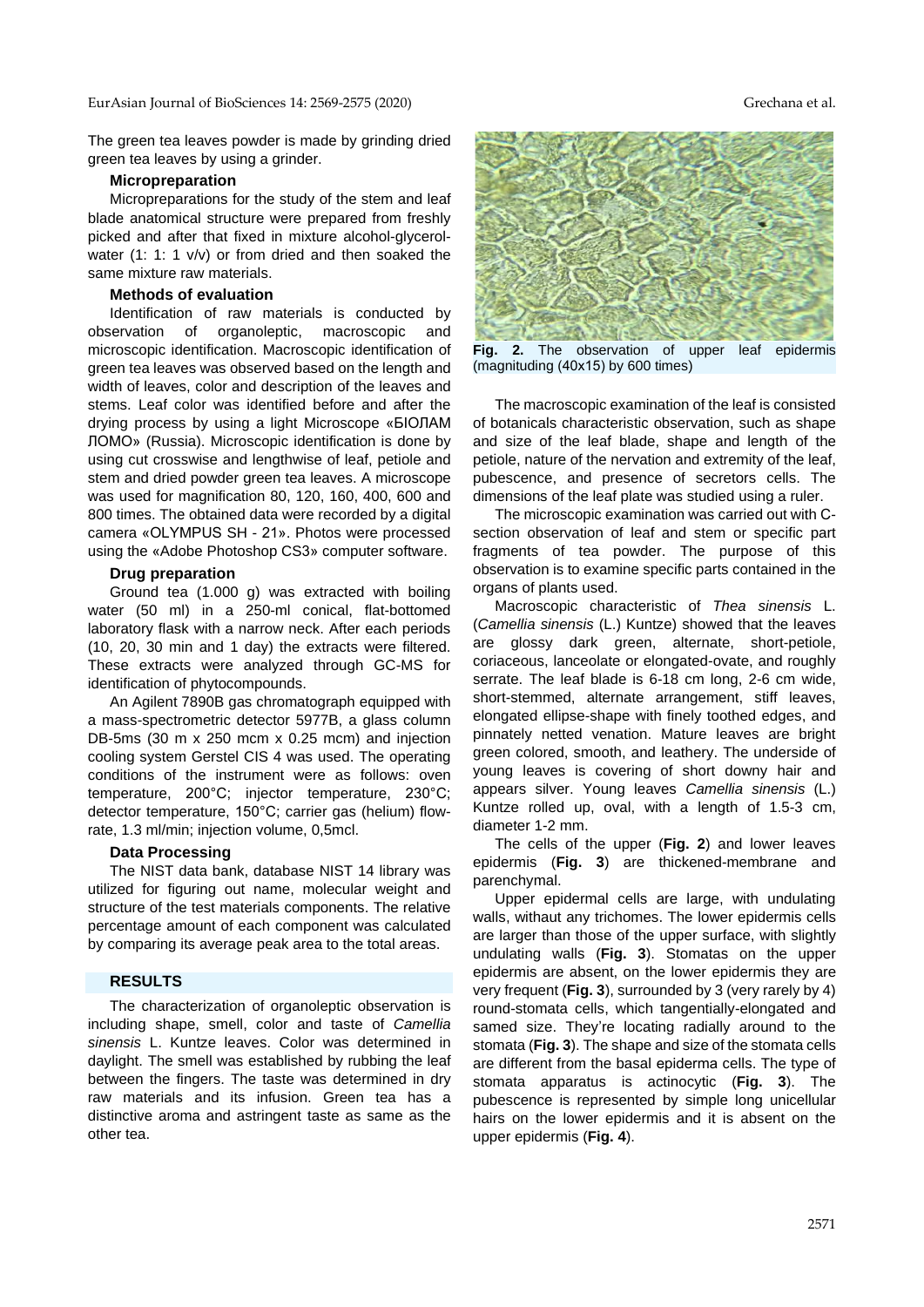

**Fig. 3.** The observation of lower leaf epidermis (magnituding (40х15) by 600 times)



**Fig. 4.** The observation of lower leaf epidermis (magnituding (8х15) by 120 times)



**Fig. 5.** The observation of lower leaf epidermis (magnituding (40х15) by 600 times)

The observation of cross sections of *Camellia sinensis* (L.) Kuntze leaves under a microscope, found the cuticle, epidermis, mesophyll, crystals of Calcium oxalate, sclereid cell (**Figs. 5** and **6**).

The mesophyll is heterogeneous and asymmetrical, it characterize by the presence of sclereid cells and crystalles of Calcium oxalate. There are present sclereids in mesophyll at cross-section of the leaf: with branched-shape - astrosclereids (**Fig. 5a**) and unbranched-shape - brachysclereids (**Fig. 5b**). Sclereids are pointe, irregular.



**Fig. 6.** The observation of leaf-mesophyll sclereids in cross sections (magnituding (40x15) by 600 times)



**Fig. 7.** The observation of central leaf streak in cross sections (magnituding (8x15) by 120 times)

In addition, also in the mesophyll are founded cellsidioblasts with crystals of calcium oxalate (druses) (**Fig. 6A**). Parenchymal cells similar to those of most other leaves, and not very distinctive.

The central leaf streak has rounded shape in cross section (**Fig. 7**). Above the streaks epidermal cells are parenchymal quadrangular shape, with thick rectangular membranes. The pubescence is rare and represented by simple unicellular hairs with a warty cuticle. Under the epidermis above the bundle is 2-3 layers of lamella angular collenchyma. Leading bundle is collateral, and surrounded by sclerenchyma.

Microscopic observation of the *Teae Folia* powder found any fragments of leaves and a layer quiet lot of fine hairs.

Extracts of tea leaves were obtained using boiling water with extraction method. The crude extracts obtained were red-brownish with a distinctive aroma of tea. The extracts examination were conducted by phytochemical examinations. Phytochemical analysis of the extracts showed the presence of alkaloids, flavonoids, tannins, glycosides, saponins and other comрounds.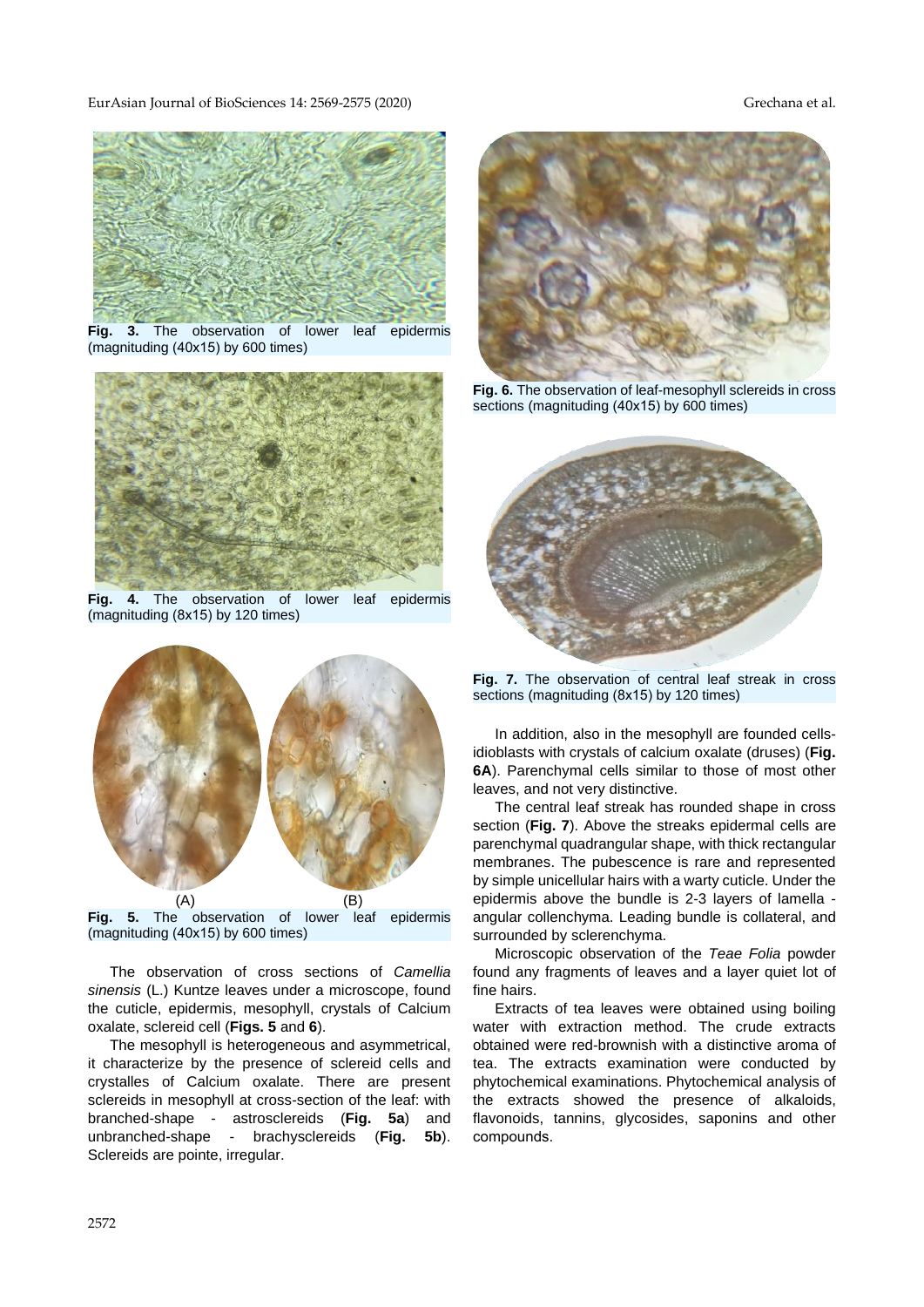| No | <b>Compound Label</b>   | 10 min    | 20 min    | 30 min    | 24 hours  |
|----|-------------------------|-----------|-----------|-----------|-----------|
| 1  | Methylacetate 2C        | $\ddot{}$ |           |           |           |
| 2  | Acetic acid             | $\ddot{}$ | $\ddot{}$ | $\ddot{}$ | $\ddot{}$ |
| 3  | Methylacetate           | $\ddot{}$ | $\ddot{}$ | +         | +         |
| 4  | Malic acid              | $\ddot{}$ |           |           |           |
| 5  | L-Lactic acid           | $\ddot{}$ | $\ddot{}$ | $\ddot{}$ | $\ddot{}$ |
| 6  | Dihydroxyacetone        |           | $\ddot{}$ |           |           |
| 7  | Acetoacetic acid        | $\ddot{}$ | $\ddot{}$ | $\ddot{}$ | $\ddot{}$ |
| 8  | Tiglic acid             | $\ddot{}$ | ۰         | $\ddot{}$ |           |
| 9  | Valeraldehyde           |           | $\ddot{}$ | -         | $\ddot{}$ |
| 10 | 2-Acetyl-1-pyrroline    | $\ddot{}$ | $\ddot{}$ | $\ddot{}$ |           |
| 11 | Hydroquinone            | $\ddot{}$ | $\ddot{}$ | $\ddot{}$ |           |
| 12 | 4-fluorophenylacetylene | +         | $\ddot{}$ | $\ddot{}$ | -         |
| 13 | Dimethyl fumarate       | -         |           | ۰         | $\ddot{}$ |
| 14 | Zingerone               | ۰         | -         | -         | $\ddot{}$ |
| 15 | 5-Hydroxymethylfurfural | +         | +         | +         | +         |
| 16 | Ethyl maltol            | $\ddot{}$ | $\ddot{}$ | $\ddot{}$ |           |
| 17 | Pyrogallol              | +         | +         | $\ddot{}$ | ۰         |
| 18 | Sucrose                 | $\ddot{}$ | $\ddot{}$ | $\ddot{}$ | $\ddot{}$ |
| 19 | d-Mannose               | $\ddot{}$ | ۰         | -         | $\ddot{}$ |
| 20 | Pantoic acid            | $\ddot{}$ | $\ddot{}$ | $\ddot{}$ |           |
| 21 | Quinic acid             |           | ٠         | ۰         | $\ddot{}$ |
| 22 | Laminitol               | $\ddot{}$ | ٠         |           | $\ddot{}$ |
| 23 | Caffeine                | +         | +         | $\ddot{}$ | $\ddot{}$ |
| 24 | Theobromine             | $\ddot{}$ | $\ddot{}$ | $\ddot{}$ | $\ddot{}$ |

**Table 1.** Constituent elements of *Thea Folia* water extract



**Fig. 8.** The observation of GC-MS spectra profile (water extraction, 10 min)



**Fig. 9.** The observation of GC-MS spectra profile (water extraction, 20 min)

Observation of the GC-MS spectrum profiles is done by interpreting the typical peak that appears. The interpretation of GC-MS spectra profiles showed organic compounds which mostly containing functional groups O-H from phenolic or alcohol, C-H aromatic, N-H amine or amide, C=O carbonyl, C=C alkene, and C-O ester in the green tea water extracts (**Table 1**). We observed the release of chemical components from dried raw materials to extractant is different in time (10, 20, 30 minutes and 24 hourse). We were especially interested in the amounts of caffeine and theobromine in the raw



**Fig. 10.** The observation of GC-MS spectra profile (water extraction, 30 min)



**Fig. 11.** The observation of GC-MS spectra profile (water extraction, 24 hours)

material and their speed yield to the extractant (**Fig. 8**- **11**).

#### **DISCUSSION AND CONCLUSIONS**

The chemical analysis is the help information about behavior of plant extracts. In addition, the different leaf ages produce different tea qualities since their chemical compositions are different. Microscopic and macroscopic characters are one of the important criteria for identification. The results of the stomata distribution showed that between stomata and distribution in the leaves are hypostomatic. While stomata is the entrance of CO<sup>2</sup> for photosynthesis, the food is produced from this raw materials in the process of photosynthesis by plants. Stomata associated to photosynthesis to produce food for plants. Photosynthesis is correlating to the weather, and it is altered the synthesis of secondary metabolites in tea plant (for example: purine alkaloids).

The presence of unicellular trichomes on the Theae Folia underside creates a microenvironment of water vapor here.

Calcium oxalate crystals are one of the characteristic of the Theae Folia and the presence of the crystalline also associated with the photosynthesis rate. The result of macroscopic and microscopic characterization of the leaves can determine the anatomical structures of plant metabolite storage.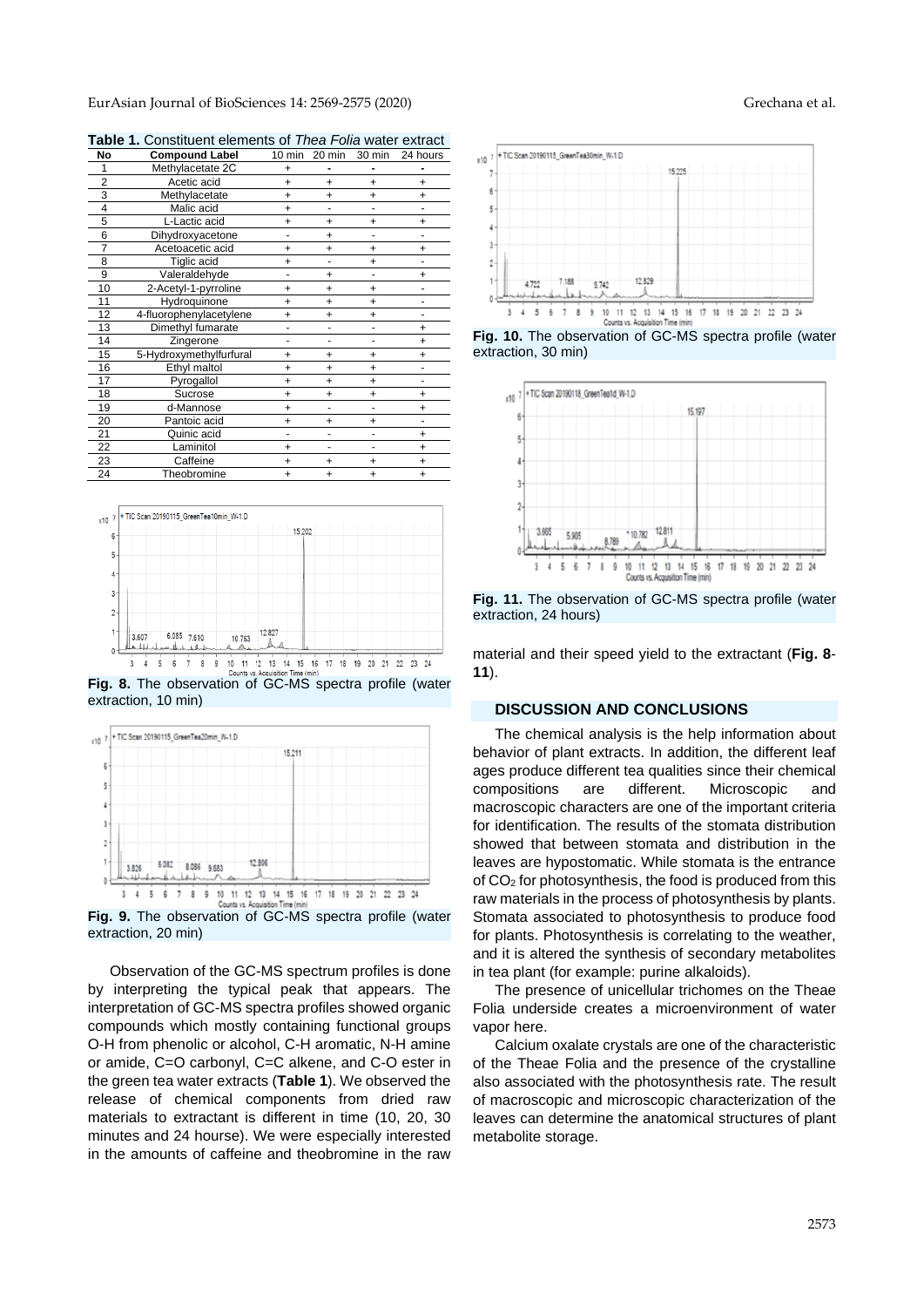The quality of herbal medicines relies on their bioactive constituents. Therefore, content of purine alkaloids is an important and powerful tool for standardization and determination bioactive compounds. Theae Folia have a simple processing without any fermentation process and high content of purine alkaloids especially caffeine. It has been confirmed by the determination of the caffeine, theobromine and others compounds.

We observed a decrease in the total amount of components in the extracts. Two ingredients were specific to a 10-minute water extract of Theae Folia (methylacetate 2С and malic acid). The 20-minute extract was differed with dihydroxyacetone content. The oldest extract contained specific ingredients too: dimethyl fumarate, zingerone, and quinic acid. The 30 minute extract was not any specific ingredients. All extracts were including the acetic acid, L-lactic acid, 5 hydroxymethylfurfural, sucrose, acetoacetic acid but their containing was various. Ordering to results of the phytochemical analysis the presence of methylacetate was increased into 30 min extract; in the 24 hoursextract it quantity was decreasing. Sucrose behaved in an interesting way: being present in all extracts, it amount increased sharply at the day. Obviously, this was the result of the glucosides breakdown during the day. We can see the cycled appearance and disappearance of tiglic acid, and vice versa, the cycled absence and then the appearance of valeraldehyde. A sufficiently large number of substances are disappearance that characterize fresh infusions of Teae Folia: 2-acetyl-1-pyrroline, hydroquinone, 4 fluorophenylacetylene, ethyl maltol, pyrogallol, pantoic

acid from the 24-hour infusion. The behavior of the dmannose and laminitol is the same: they are appeared in very fresh and very old infusions

Purine's compounds Theae Folia are the powerful analeptic and energetic agent and positive effect on health. Main purine alkaloids found in Teae Folia are caffeine and theobromine, which in half-hour extract higher than others. That is why tea should be infused for better invigorating and breath-enhancing effects during at least half an hour. And vice versa, in order to get the least amount of caffeine, the infusion should be consumed in the first ten minutes of infusion.

The current study revealed that the result of macroscopic and microscopic characterization of the Theae Folia could determine the anatomical structures of plant metabolite storage. The present work can be used to provide data about the pharmacognostic characteristics of the Theae Folia (*Thea sinensis* L. seu *Camellia sinensis* L. Kuntze, Theaceae) that proves the importance of these results. This study will be helpful in the pharmacognostic and phytochemical identification of Theae Folia aqueous extract for the proper obtaining of crude drugs from green tea leaves and provide pharmacological preparation in the future.

## **ACKNOWLEDGEMENTS**

The authors thank Kolesnik Yury M, Rector of Zaporizzya State Medicine University, Ukraine for research funding.

Acknowledgment is also due to all our colleagues for encouragement in accomplishing tasks.

#### **REFERENCES**

- Ahmed S, Griffin TS, Kraner D, Schaffner MK, Sharma D, Hazel M, Leitch AR, Orians CM, Han W, Stepp JR, Robbat A, Matyas C, Long C, Xue D, Houser RF, Cash SB (2019) Environmental factors variably impact tea secondary metabolites in the context of climate change. Frontiers in Plant Science 13(10): 939. https://doi.org/10.3389/fpls.2019.00939
- Alcazar A, Ballestros O, Jurado JM, Pablos F, Martin MJ, Vilches JL, Navalon A (2007) Differentiation of green, white, black, oolong, and puerh teas according to their free amino acids content. Journal Agricultural Food Chemistry 55(15): 5960-5965. doi: 10.1021/jf070601a.
- Chaturvedula VSP, Prakash I (2011) The aroma, taste, color and bioactive constituents of tea. Journal of Medicinal Plants Research 5(11): 2110-2124. http://www.academicjournals.org/JMPR
- Dias TR, Thomas G, Teixeira NF, Alves MG, Oliveira PF, Silva BM (2013) White tea *(Camellia sinensis* (L.)): antioxidant properties and beneficial health effects. International Journal of Food Science Nutrition and Dietetics 2(2): 19-26. d**oi:** dx.doi.org/10.19070/2326-3350-130005.
- Ekayanti M, Ardiana L, Najib SZ, Sauriasar I., Elya B (2017) Pharmacognostic and phytochemical standardization of white tea leaf (Camellia sinensis L. Kuntze) ethanolic extracts. Pharmacognosy Journal 9(2): 221-226. DOI : 10.5530/pj.2017.2.37
- Elfahmi, Woerdenbag HJ, Kayser O (2014) Jamu: Indonesian traditional herbal medicine towards rational phytopharmacological use: review. Journal of Herbal Medicine 4: 51-73. http://dx.doi.org/10.1016/j.hermed.2014.01.002